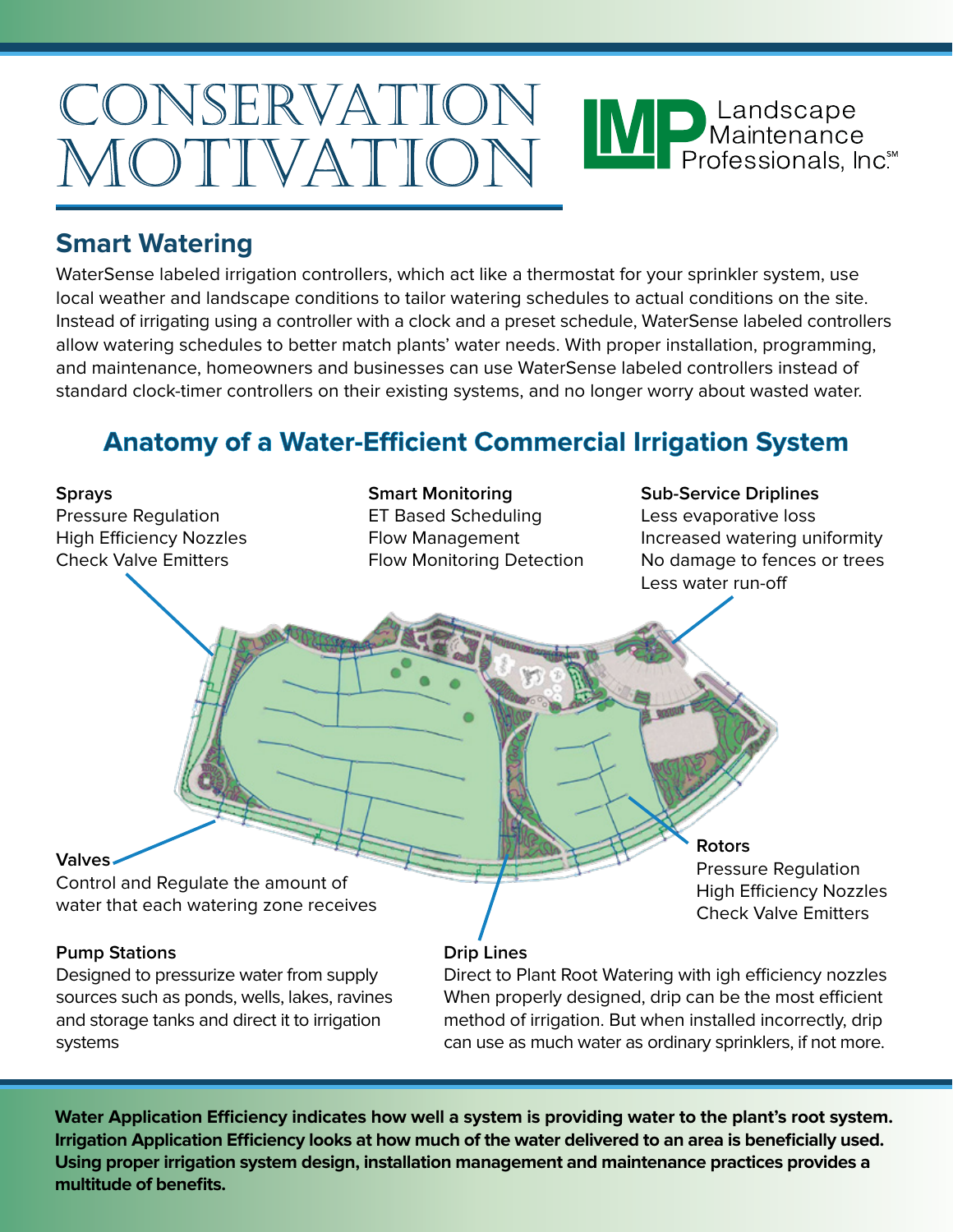#### **The Bells & Whistles of Smart Watering**

#### **Heads & Rotors**

Heads and rotors are an integral part of the irrigation system and should be changed as they wear out over time. The newer versions have the ability to reduce water usage while increasing uniformity.

#### Typical Nozzles – Uneven Watering

With typical nozzles, part of the lawn may not have enough water and other parts may be over-watered. A large portion of water may be lost to evaporation/misting, and over-spray.

#### High-efficiency nozzles – Even Watering

High-efficiency nozzles provide better coverage. Better coverage means shorter zone run-times while keeping grass healthy. Shorter run-times means you will save up to 25%+ water vs. typical nozzles. High-efficiency nozzles are also engineered to produce large water droplets to reduce wind drift.

#### **Smart Monitoring.**

By using a central control system that continuously monitors your system, you'll receive real-time alerts if there's ever a problem. This allows you to address issues like broken heads or damaged lines right away, without hours of wasted water.

#### **Weather-based controllers**

Weather-based controllers, (ET) controllers, use local weather data to adjust irrigation schedules. Evapotranspiration (ET) is the combination of evaporation from the soil surface and transpiration by plant materials.

Communities save on average 30-60% of water usage, improve plant health and beauty, eliminate runoff, and put an end to watering worries.

#### **Soil-based controllers**

Soil moisture-based irrigation controllers (SMS) are one option to help achieve water-efficient irrigation scheduling. By detecting the amount of moisture in the ground beneath the landscape, SMSs override scheduled irrigation when plants don't need water, helping reduce water waste and promote plant health.



#### **Pressure Compensating Point-Source Emitters.**

Installing point-source emitters at the source reduces water waste due to unregulated flow. If distribution tubing is inadvertently damaged, unregulated flow can occur if the point-source emitter is located at the desired emission point.

#### **Watering Only Things That Grow.**

Drip irrigation prevents weeds and encourages healthier plants by watering each plant's root zone, eliminating overspray and evaporation. This also keeps water off foliage, so fungi cannot form.

#### **Slow the Flow.**

Water lines, valves, fittings, spray heads and rotors are common areas where sprinkler systems will have leaks. For example, if 1 cup of water is leaking per minute, it can result in a water waste of over 19,000 gallons over the course of a year.

Water can puddle or pool around heads installed at the bottom of slopes or hills, causing soggy areas. Installing check valve emitters helps prevent drainage issues eliminating erosion and runoff.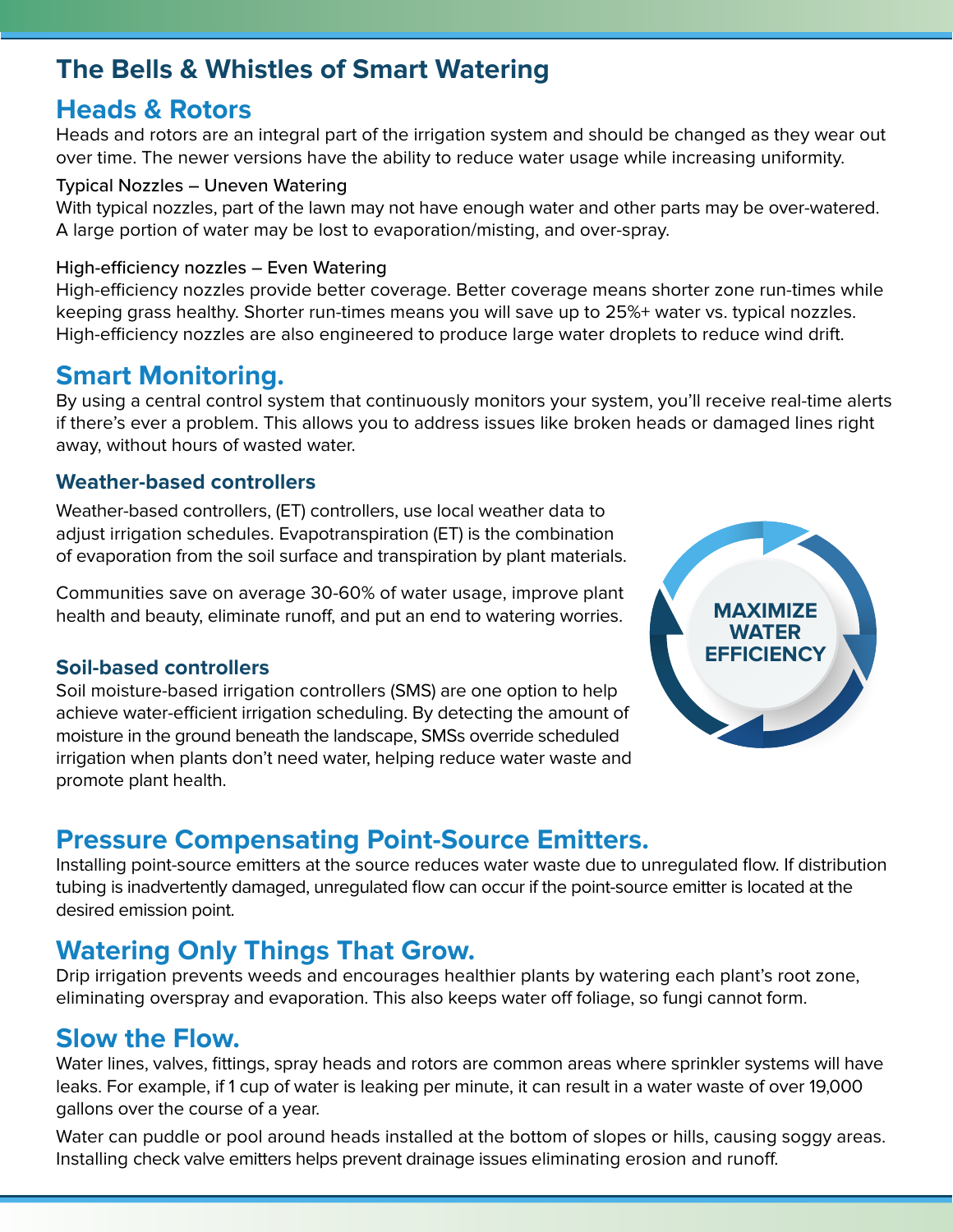#### **The Benefits of Water Efficiency**

Properties managed with a flow sensor averaged 35% savings. As part of a two-year study, historical water usage was compared on eight properties to water usage after a flow sensor was installed. By installing a flow sensor and a compatible flow-sensing controller, you can quickly identify leaks, shut down damaged areas and prevent costly flooding to your property. Plus, you can monitor your water efficiency over time.

Conserves water—prevents irrigation after recent rain events.

Saves money—reduces utility bills and lawn maintenance costs by interrupting the irrigation system after adequate rainfall.

Reduces wear on the irrigation system because the system runs only when necessary.

Reduces disease and weed pressure by eliminating unnecessary irrigation events.

Helps protect surface and groundwater by reducing the runoff and deep percolation that carries pollutants, such as fertilizers and pesticides, into storm drains and groundwater.



## **What are the benefits for Communities & Property Managers?**

Better understanding of water consumption using intelligent monitoring

Adjustable flow and time thresholds, set according to typical water usage

Automatic water shut-off via a valve in the event that a leak is detected

Remote valve control via the Flow Reporter web app

Text message and/or email alerts direct to your connected device if thresholds are exceeded

Monitors real-time, daily and monthly consumption, to help users improve water efficiency, identify problems and save money on bills More effectively manage water usage while improving the level of service you provide to communities.

#### **Prepare For The Future Of Water Pricing**

One-third of the U.S. now pays more for water than electricity. Water rates are continuing to rise and water is generally a top operation cost.

The cost of water is rising faster than all other utility costs. Those rates will continue to rise to pay for infrastructure improvements.

A smart irrigation controller can help you get ahead of the water cost curve and help the planet by conserving your water resources.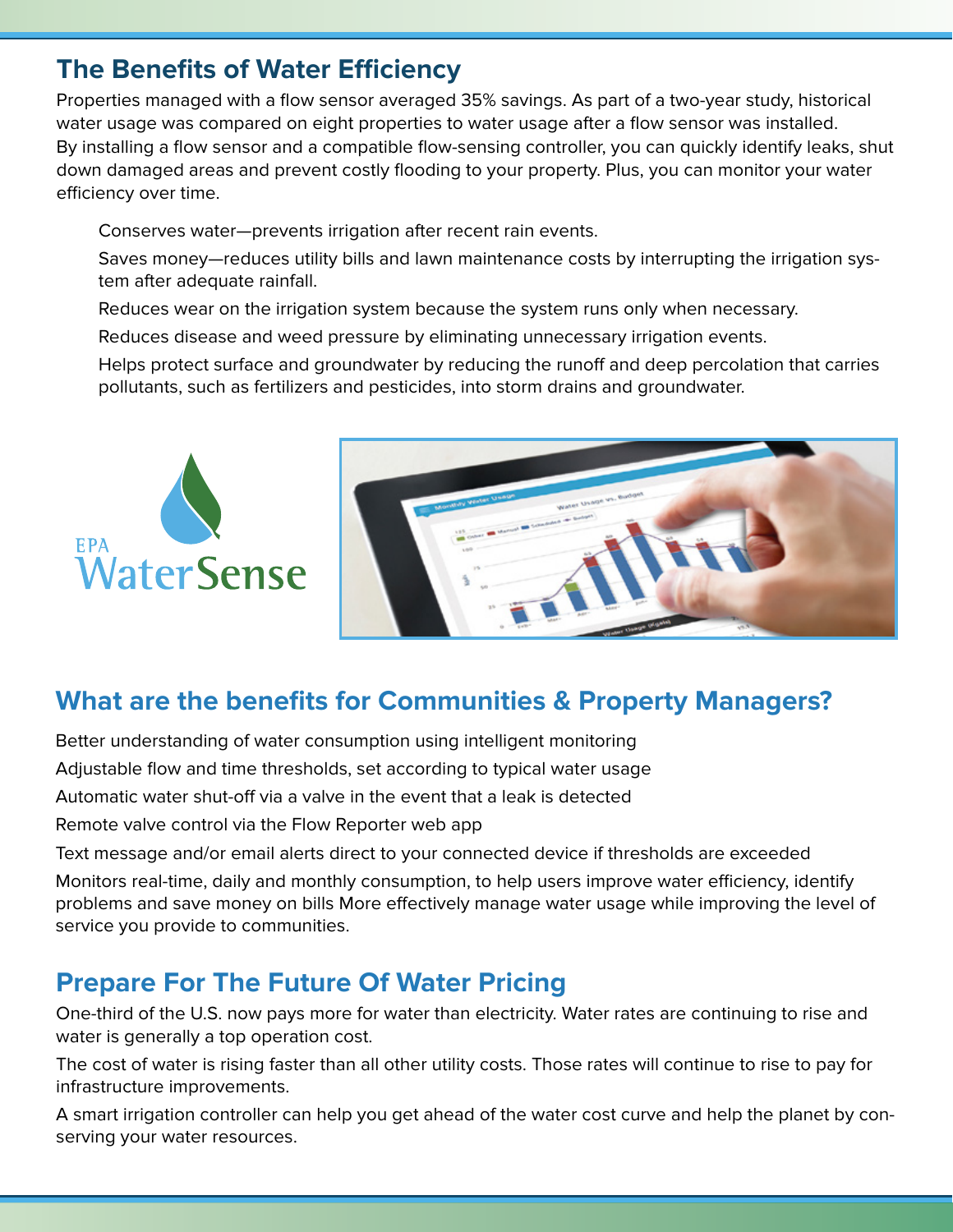

# **Southwest Florida Management District**

Incentive Programs

## **Water Incentives Supporting Efficiency**

The Water Incentives Supporting Efficiency (WISE) program provides a cost share up to 50 percent reimbursement to support water conservation projects.



Cost-share reimbursements of up to \$20,000 are available for water conservation projects that improve water use efficiency and help protect the region's water resources. Funds are available for projects throughout the District. Applications will be accepted year-round until all project year funds are awarded.

WISE was developed as an alternative funding opportunity for nonagricultural water users that do not typically take part in the District's Cooperative Funding Initiative (CFI).

The District is offering funds for a wide variety of water-savings items. Other items not listed here could be still be eligible for funding pending District approval. In addition to the hardware components, the necessary labor, installation, and design costs are eligible expenses when a third party or contractor is used. Indoor plumbing fixtures have caps on the maximum reimbursable amount per item. Eligible items are shown below:

- 1. Soil moisture sensors or equivalent technology
- 2. Weather stations
- 3. Rainwater harvest cisterns/equipment
- 4. Irrigation conversions (from high volume spray to low volume micro)
- 5. Smart irrigation controllers
- 6. Irrigation evaluations



#### **Florida Water Star**

Florida Water Star is a voluntary certification program designed to increase water efficiency inside the home and in landscapes and irrigation systems for new residential and commercial construction and existing home renovation. While many certification programs provide general guidelines for water efficiency, Florida Water Star specifically addresses uses relevant to Florida. Following Florida Water Star criteria in new and existing buildings will help sustain the area's water resources for years to come.

Certification programs ensure that products meet a certain level of quality or performance. Many important programs have helped raise the bar for resource efficiency in buildings and development. The Florida Water Star program complements existing green programs but provides criteria specifically designed for water efficiency in Florida.